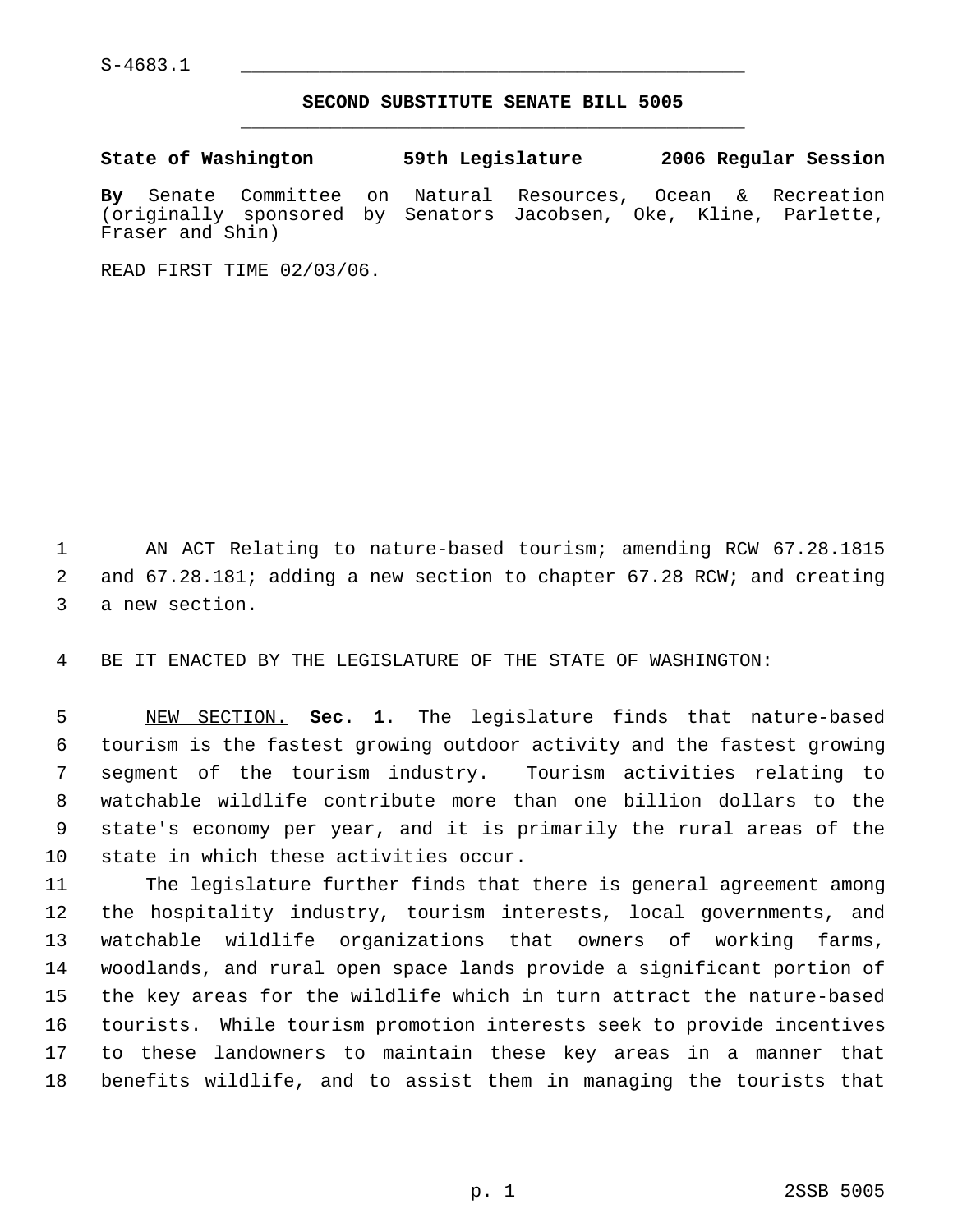seek to appreciate this wildlife, there is a need to create options for local governments seeking to provide monetary incentives to these landowners.

 Therefore, it is the purpose of this act to provide local governments, at their option, an additional source of lodging tax revenue that may be used to provide monetary incentives to landowners who agree to undertake activities that promote nature-based tourism.

 NEW SECTION. **Sec. 2.** A new section is added to chapter 67.28 RCW to read as follows:

 (1) The legislative body of any municipality may impose an excise tax on the sale of or charge made for the furnishing of lodging that is subject to tax under chapter 82.08 RCW. The rate of tax shall not exceed one-half of one percent.

 (2) Any county ordinance or resolution adopted under this section must contain a provision allowing a credit against the county tax for the full amount of any city or town tax imposed under this section upon the same taxable event.

 (3) All revenue from taxes imposed under this section shall be credited to a special fund in the treasury of the municipality imposing such tax and used solely for the purposes of funding all or any part of agreements with the owners of forest land under chapter 84.33 RCW or open space land, farm and agricultural land, or timber land under chapter 84.34 RCW, to provide public access to private lands and to manage wildlife habitat for the promotion of tourism.

 **Sec. 3.** RCW 67.28.1815 and 1997 c 452 s 4 are each amended to read as follows:

 All revenue from taxes imposed under this chapter, except revenue 28 from taxes imposed under section 2 of this act, shall be credited to a special fund in the treasury of the municipality imposing such tax and used solely for the purpose of paying all or any part of the cost of tourism promotion, acquisition of tourism-related facilities, or operation of tourism-related facilities. Municipalities may, under chapter 39.34 RCW, agree to the utilization of revenue from taxes imposed under this chapter for the purposes of funding a multijurisdictional tourism-related facility.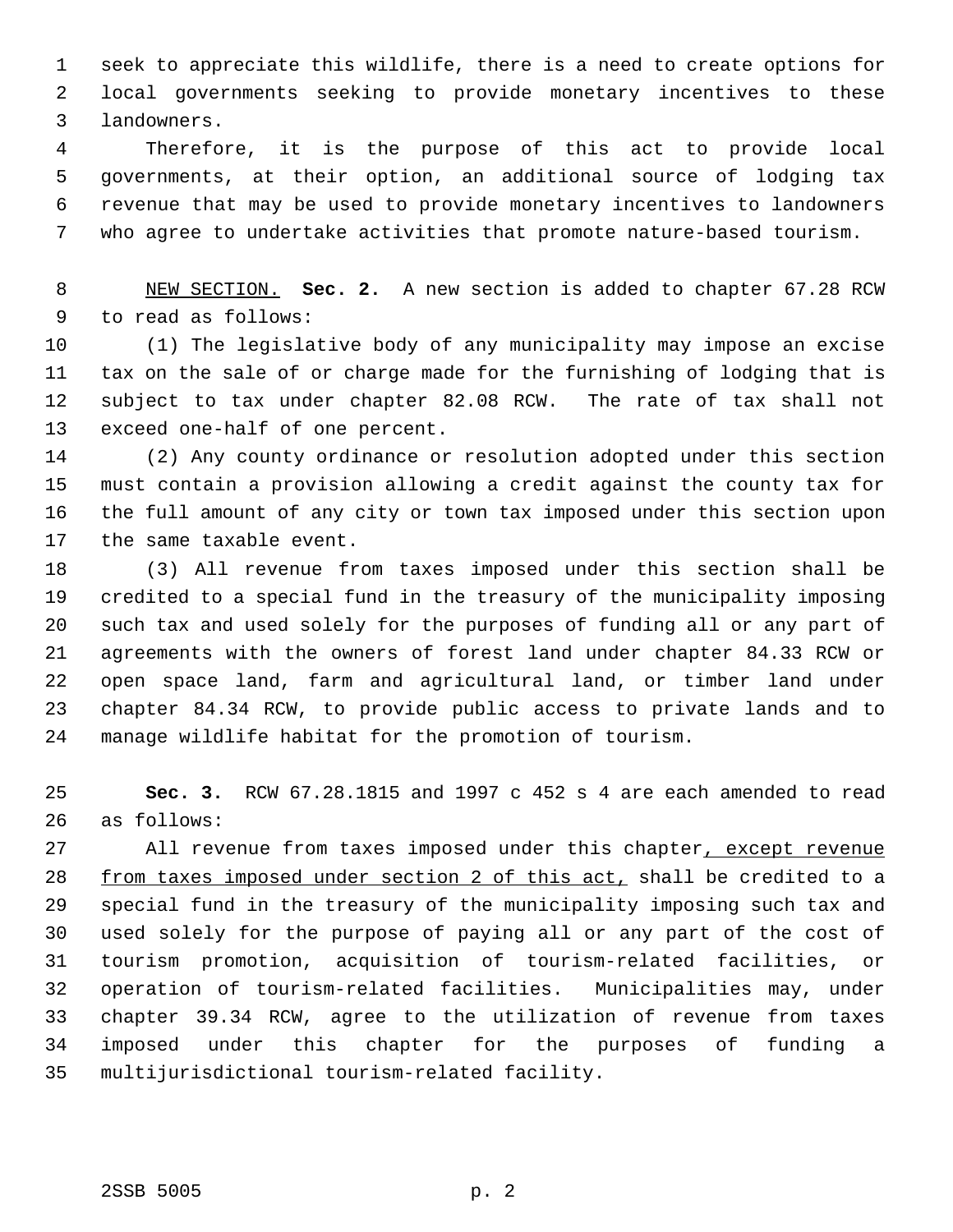**Sec. 4.** RCW 67.28.181 and 2004 c 79 s 8 are each amended to read as follows:

 (1) The legislative body of any municipality may impose an excise tax on the sale of or charge made for the furnishing of lodging that is subject to tax under chapter 82.08 RCW. The rate of tax shall not exceed the lesser of two percent or a rate that, when combined with all other taxes imposed upon sales of lodging within the municipality under 8 this chapter except taxes imposed under section 2 of this act, and 9 under chapters 36.100, 67.40, 82.08, and 82.14 RCW, equals twelve percent. A tax under this chapter shall not be imposed in increments smaller than tenths of a percent.

(2) Notwithstanding subsection (1) of this section:

 (a) If a municipality was authorized to impose taxes under this chapter or RCW 67.40.100 or both with a total rate exceeding four percent before July 27, 1997, such total authorization shall continue through January 31, 1999, and thereafter the municipality may impose a tax under this section at a rate not exceeding the rate actually imposed by the municipality on January 31, 1999.

 (b) If a city or town, other than a municipality imposing a tax under (a) of this subsection, is located in a county that imposed taxes under this chapter with a total rate of four percent or more on January 1, 1997, the city or town may not impose a tax under this section.

 (c) If a city has a population of four hundred thousand or more and is located in a county with a population of one million or more, the rate of tax imposed under this chapter by the city shall not exceed the lesser of four percent or a rate that, when combined with all other taxes imposed upon sales of lodging in the municipality under this chapter and chapters 36.100, 67.40, 82.08, and 82.14 RCW, equals fifteen and two-tenths percent.

 (d) If a municipality was authorized to impose taxes under this chapter or RCW 67.40.100, or both, at a rate equal to six percent before January 1, 1998, the municipality may impose a tax under this section at a rate not exceeding the rate actually imposed by the municipality on January 1, 1998.

 (3) Any county ordinance or resolution adopted under this section shall contain a provision allowing a credit against the county tax for